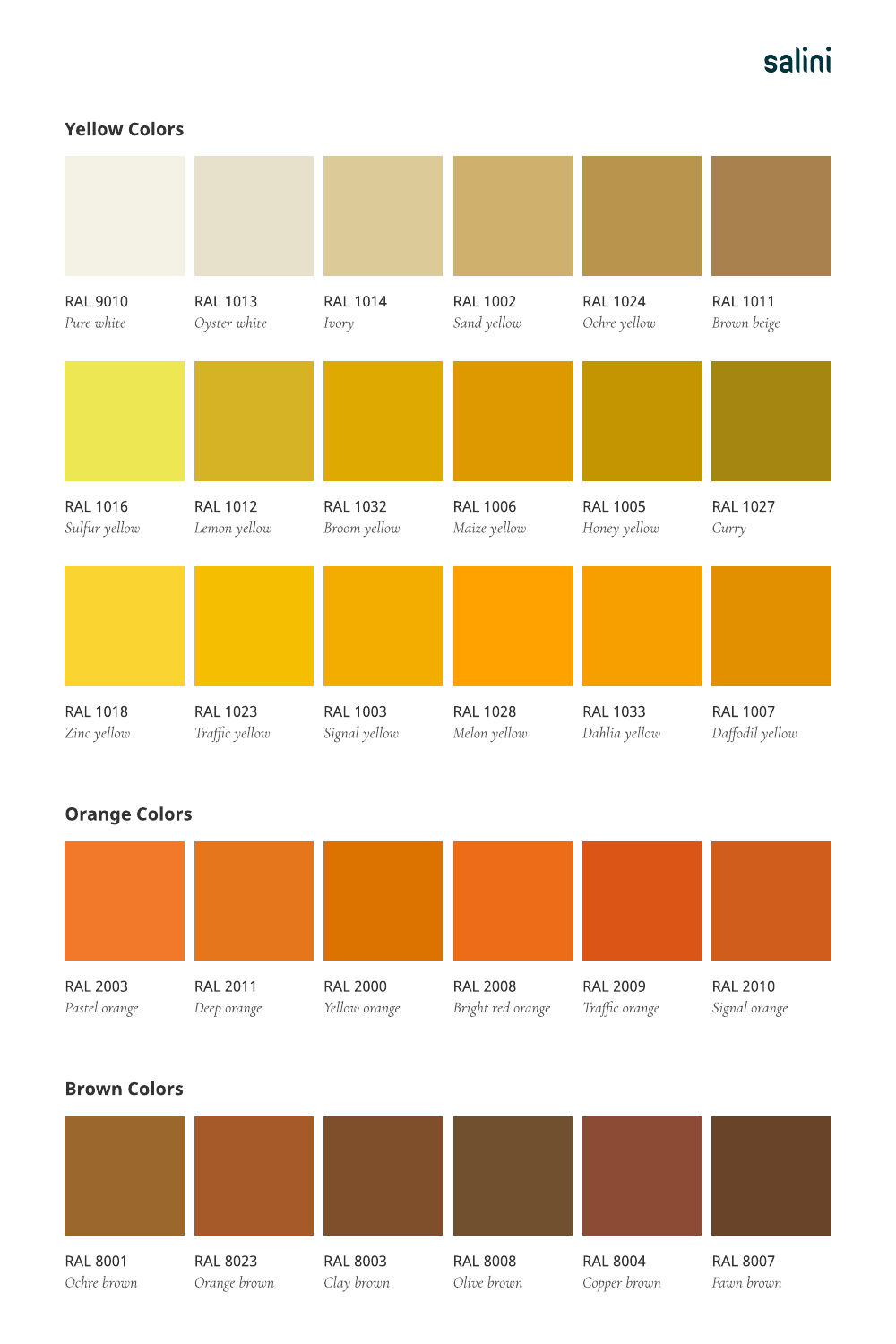#### Red Colors

## Purple Colors

# salini

| <b>RAL 3012</b><br>Beige red     | <b>RAL 2012</b><br>Salmon orange | <b>RAL 2002</b><br>Vermilion | <b>RAL 3016</b><br>Coral red      | <b>RAL 3013</b><br>Tomato red | <b>RAL 3020</b><br>Traffic red |
|----------------------------------|----------------------------------|------------------------------|-----------------------------------|-------------------------------|--------------------------------|
|                                  |                                  |                              |                                   |                               |                                |
| <b>RAL 3015</b><br>Light pink    | <b>RAL 3014</b><br>Antique pink  | <b>RAL 3017</b><br>Rose      | <b>RAL 3018</b><br>Strawberry red | <b>RAL 3001</b><br>Signal red | <b>RAL 3003</b><br>Ruby red    |
|                                  |                                  |                              |                                   |                               |                                |
| <b>RAL 4009</b><br>Pastel violet | <b>RAL 4002</b><br>Red violet    | <b>RAL 3009</b><br>Oxide red | <b>RAL 3011</b><br>Brown red      |                               |                                |

| <b>RAL 4003</b><br>Heather violet | <b>RAL 4005</b><br>Blue lilac | <b>RAL 4001</b><br>Red lilac | <b>RAL 4008</b><br>Signal violet | <b>RAL 4006</b><br>Traffic purple | <b>RAL 3027</b><br>Raspberry red |
|-----------------------------------|-------------------------------|------------------------------|----------------------------------|-----------------------------------|----------------------------------|
| <b>Blue Colors</b>                |                               |                              |                                  |                                   |                                  |
|                                   |                               |                              |                                  |                                   |                                  |
|                                   |                               |                              |                                  |                                   |                                  |
| <b>RAL 5024</b><br>Pastel blue    | <b>RAL 5012</b><br>Light blue | <b>RAL 5015</b><br>Sky blue  | <b>RAL 5000</b><br>Violet blue   | <b>RAL 5023</b><br>Distant blue   | <b>RAL 5014</b><br>Pigeon blue   |